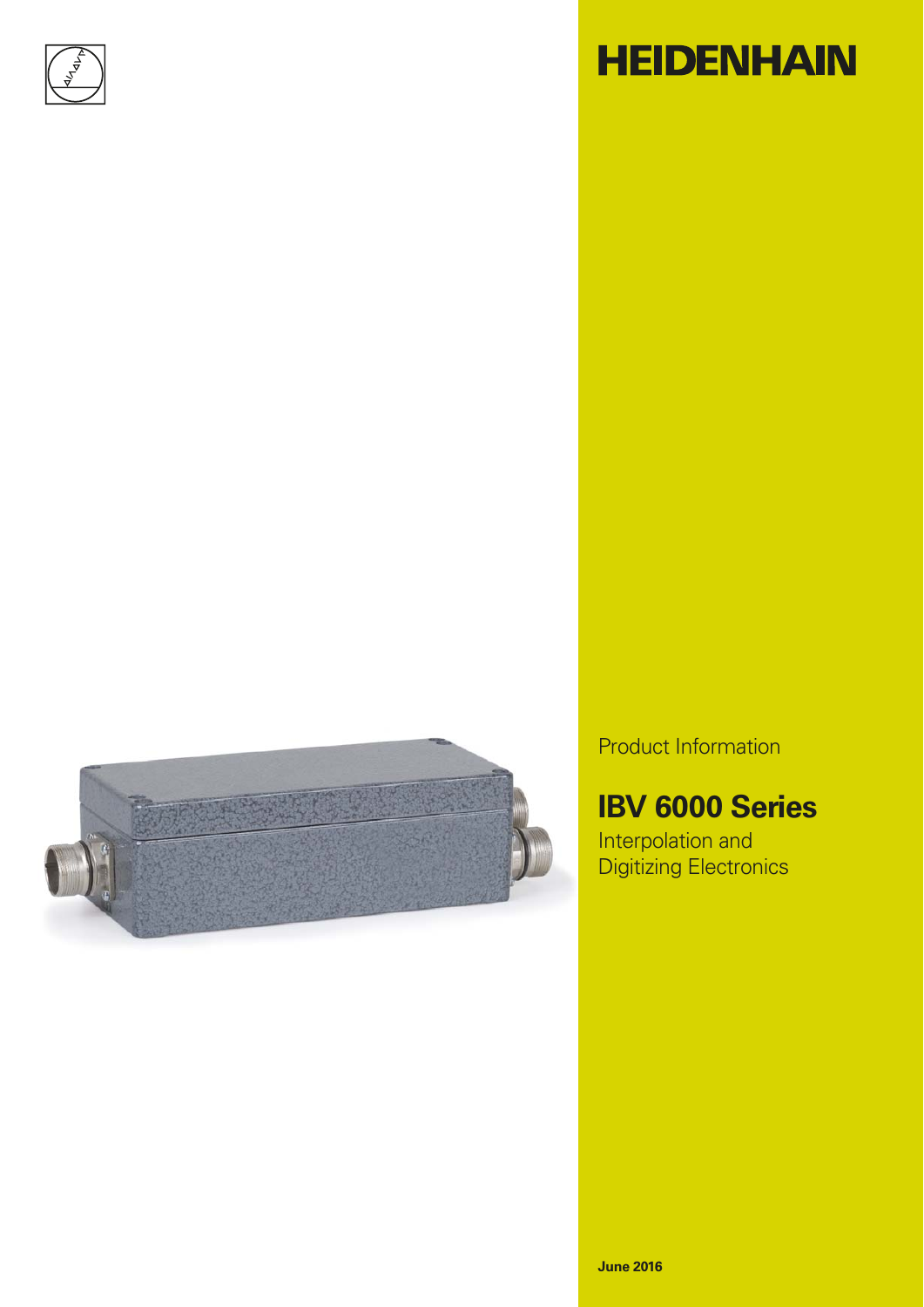### **IBV 6000 series**

**Interpolation and digitizing electronics**

- $Input \sim 1$  V<sub>PP</sub>
- Two outputs  $\Box$  **TTL/** $\sim$  1 V<sub>PP</sub> (adjustable)

The interpolation and digitizing electronics of the IBV 6000 series permit the connection of two subsequent electronic units to one encoder. By arranging the internal connections to the two output flange sockets,  $\sim$  1 V<sub>PP</sub> and/or  $\textrm{TITL}$  signals with various, adjustable interpolation factors can be selected. The encoder-dependent possible combinations are listed under *Selecting the output signals*



mm  $\boxdot \oplus$ Tolerancing ISO 8015<br>ISO 2768 - m H  $< 6$  mm:  $\pm 0.2$  mm

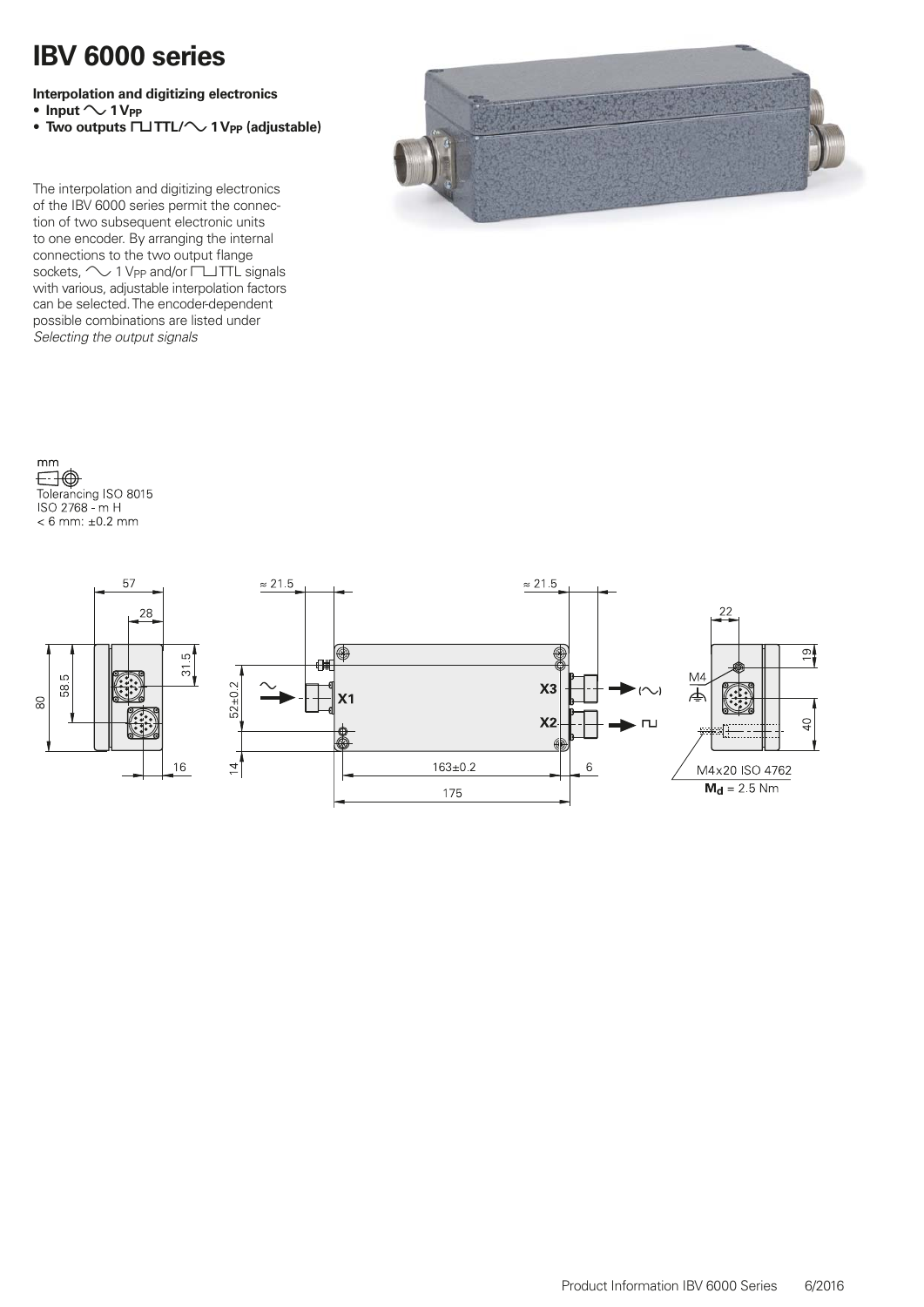| <b>Specifications</b>                                           | <b>IBV 6072</b><br><b>IBV 6172</b><br><b>IBV 6272</b>                                                                                                                                                |                                                                                                                                       |                                                                                                          |                                         |                                            |                                           |                                          |                                            |  |  |  |
|-----------------------------------------------------------------|------------------------------------------------------------------------------------------------------------------------------------------------------------------------------------------------------|---------------------------------------------------------------------------------------------------------------------------------------|----------------------------------------------------------------------------------------------------------|-----------------------------------------|--------------------------------------------|-------------------------------------------|------------------------------------------|--------------------------------------------|--|--|--|
| <b>Input</b>                                                    | $\sim$ 1 V <sub>PP</sub>                                                                                                                                                                             |                                                                                                                                       |                                                                                                          |                                         |                                            |                                           |                                          |                                            |  |  |  |
| Electrical connection                                           |                                                                                                                                                                                                      | M23 flange socket (female) 12-pin                                                                                                     |                                                                                                          |                                         |                                            |                                           |                                          |                                            |  |  |  |
| Cable length                                                    |                                                                                                                                                                                                      | $\leq 60$ m with $U_P > 4.9V$<br>$\leq$ 30 m with $I_{encoder} \leq 120$ mA<br>Note the voltage supply range of the connected encoder |                                                                                                          |                                         |                                            |                                           |                                          |                                            |  |  |  |
| Interpolation <sup>1)</sup>                                     | IBV 6072: 2-fold<br>IBV 6172: 2-fold (fixed), 5-fold, 10-fold (switchable)<br>IBV 6272: 2-fold <sup>4)</sup> (fixed), 5-fold, 10-fold (switchable), 20-fold, 25-fold, 50-fold, 100-fold (switchable) |                                                                                                                                       |                                                                                                          |                                         |                                            |                                           |                                          |                                            |  |  |  |
| Input frequency <sup>2)</sup><br>$2$ -fold<br>for interpolation | 500 kHz                                                                                                                                                                                              | $\qquad \qquad -$                                                                                                                     | $\qquad \qquad -$                                                                                        | $\overline{\phantom{m}}$                | $\overline{\phantom{0}}$                   | $\overline{\phantom{0}}$                  | $\qquad \qquad -$                        | $\overline{\phantom{0}}$                   |  |  |  |
| 5-fold<br>10-fold                                               | $\overline{\phantom{m}}$                                                                                                                                                                             | 200 kHz<br>200 kHz                                                                                                                    | 200 kHz<br><b>100 kHz</b>                                                                                | 133 kHz<br>66 kHz                       | 100 kHz<br>50 kHz                          | 80 kHz<br>40 kHz                          | 50 kHz<br>25 kHz                         | 25 kHz<br>12.5 kHz                         |  |  |  |
| 20-fold<br>25-fold<br>50-fold<br>100-fold                       |                                                                                                                                                                                                      | 100 kHz<br>80 kHz<br>40 kHz<br><b>20 kHz</b>                                                                                          | 50 kHz<br>40 kHz<br>20 kHz<br><b>10 kHz</b>                                                              | 33 kHz<br>26 kHz<br>13 kHz<br>$6.6$ kHz | 25 kHz<br>20 kHz<br><b>10 kHz</b><br>5 kHz | 20 kHz<br><b>16 kHz</b><br>8 kHz<br>4 kHz | 12.5 kHz<br>10 kHz<br>5 kHz<br>$2.5$ kHz | 6.25 kHz<br>5 kHz<br>$2.5$ kHz<br>1.25 kHz |  |  |  |
| <b>Outputs</b>                                                  | ◯ 1 V <sub>PP</sub> and □ TTL (for possible combinations see Selection of output signals)<br>The following specifications refer to <b>FLITTL</b> outputs                                             |                                                                                                                                       |                                                                                                          |                                         |                                            |                                           |                                          |                                            |  |  |  |
| <b>Electrical connection</b>                                    | Two M23 flange sockets (male), 12-pin                                                                                                                                                                |                                                                                                                                       |                                                                                                          |                                         |                                            |                                           |                                          |                                            |  |  |  |
| Cable length                                                    | $\leq 100$ m ( $\overline{U_{aS}} \leq 50$ m)                                                                                                                                                        |                                                                                                                                       |                                                                                                          |                                         |                                            |                                           |                                          |                                            |  |  |  |
| Edge separation a <sup>1)</sup>                                 | $\geq 0.150$ µs                                                                                                                                                                                      |                                                                                                                                       | $\ge$ 0.100 μs $\ge$ 0.220 μs $\ge$ 0.345 μs $\ge$ 0.465 μs $\ge$ 0.585 μs $\ge$ 0.950 μs $\ge$ 1.925 μs |                                         |                                            |                                           |                                          |                                            |  |  |  |
| Reference mark signal <sup>1)</sup>                             | Pulse width 90° elec. (not with IBV 6072) or 270° elec.                                                                                                                                              |                                                                                                                                       |                                                                                                          |                                         |                                            |                                           |                                          |                                            |  |  |  |
| Fault message <sup>1)</sup>                                     | Through fault detection signal $\overline{U_{aS}}$ or additional $U_{a1}/U_{a2}$ high-impedance                                                                                                      |                                                                                                                                       |                                                                                                          |                                         |                                            |                                           |                                          |                                            |  |  |  |
| <b>Voltage supply</b>                                           | 5 V ± 0.25 V (only via X2)                                                                                                                                                                           |                                                                                                                                       |                                                                                                          |                                         |                                            |                                           |                                          |                                            |  |  |  |
| <b>Current consumption</b> <sup>3</sup>                         | <i>IBV 6072:</i> ≤ 60 mA<br><i>IBV 6172:</i> ≤ 90 mA<br>IBV 6272: ≤ 130 mA                                                                                                                           |                                                                                                                                       |                                                                                                          |                                         |                                            |                                           |                                          |                                            |  |  |  |
| <b>Operating temperature</b><br><b>Storage temperature</b>      | 0 °C to 70 °C<br>-30 °C to 80 °C                                                                                                                                                                     |                                                                                                                                       |                                                                                                          |                                         |                                            |                                           |                                          |                                            |  |  |  |
| Vibration 50 to 2000 Hz<br><b>Shock 11 ms</b>                   | $\leq 10 \text{ m/s}^2$<br>$\leq 300 \text{ m/s}^2$                                                                                                                                                  |                                                                                                                                       |                                                                                                          |                                         |                                            |                                           |                                          |                                            |  |  |  |
| <b>Protection</b>                                               | <b>IP65</b>                                                                                                                                                                                          |                                                                                                                                       |                                                                                                          |                                         |                                            |                                           |                                          |                                            |  |  |  |
| <b>Mass</b>                                                     | $\approx 0.7$ kg                                                                                                                                                                                     |                                                                                                                                       |                                                                                                          |                                         |                                            |                                           |                                          |                                            |  |  |  |

**Bold:** This version is the factory default setting<br><sup>1)</sup> Adjustable

 $^{2)}$  Adjustable; nominal values, the actual input frequency can be up to 5 % lower. Exceeding this limit results in failure.

 $3$ Without current consumption by the encoder and without output load (80 mA with recommended input circuit)

<sup>4)</sup> Without interpolation upon request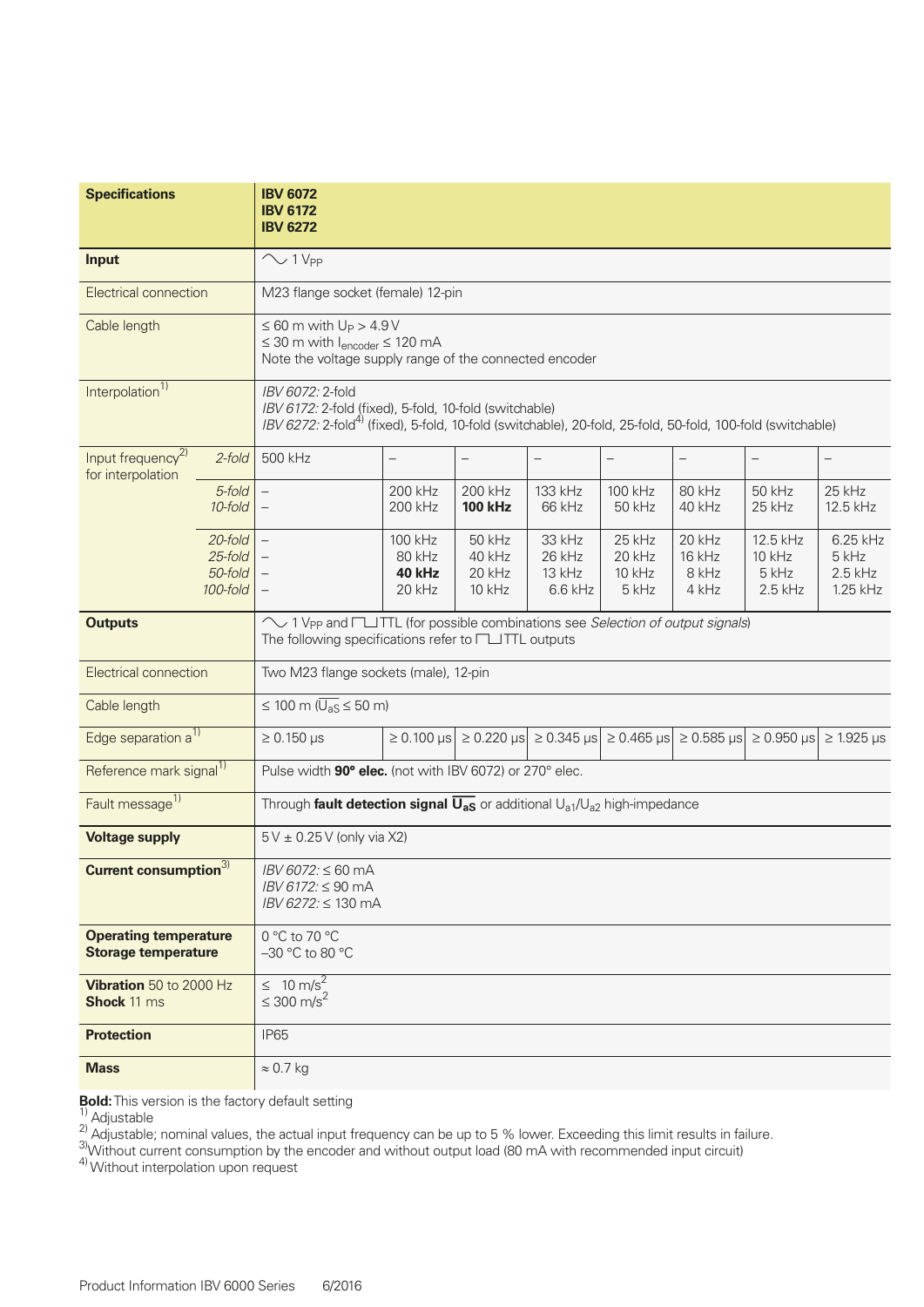### **Selecting the output signals**

Various output signals are available, depending on the product model. They can be assigned to the two output flange sockets by reconnecting the plug-in PCB.



 $\overline{1)}$  Adjustable *TTL; TTL x 2:* Non-clocked

*TTL x 5 and higher:* Clocked

 $2$ TTL upon request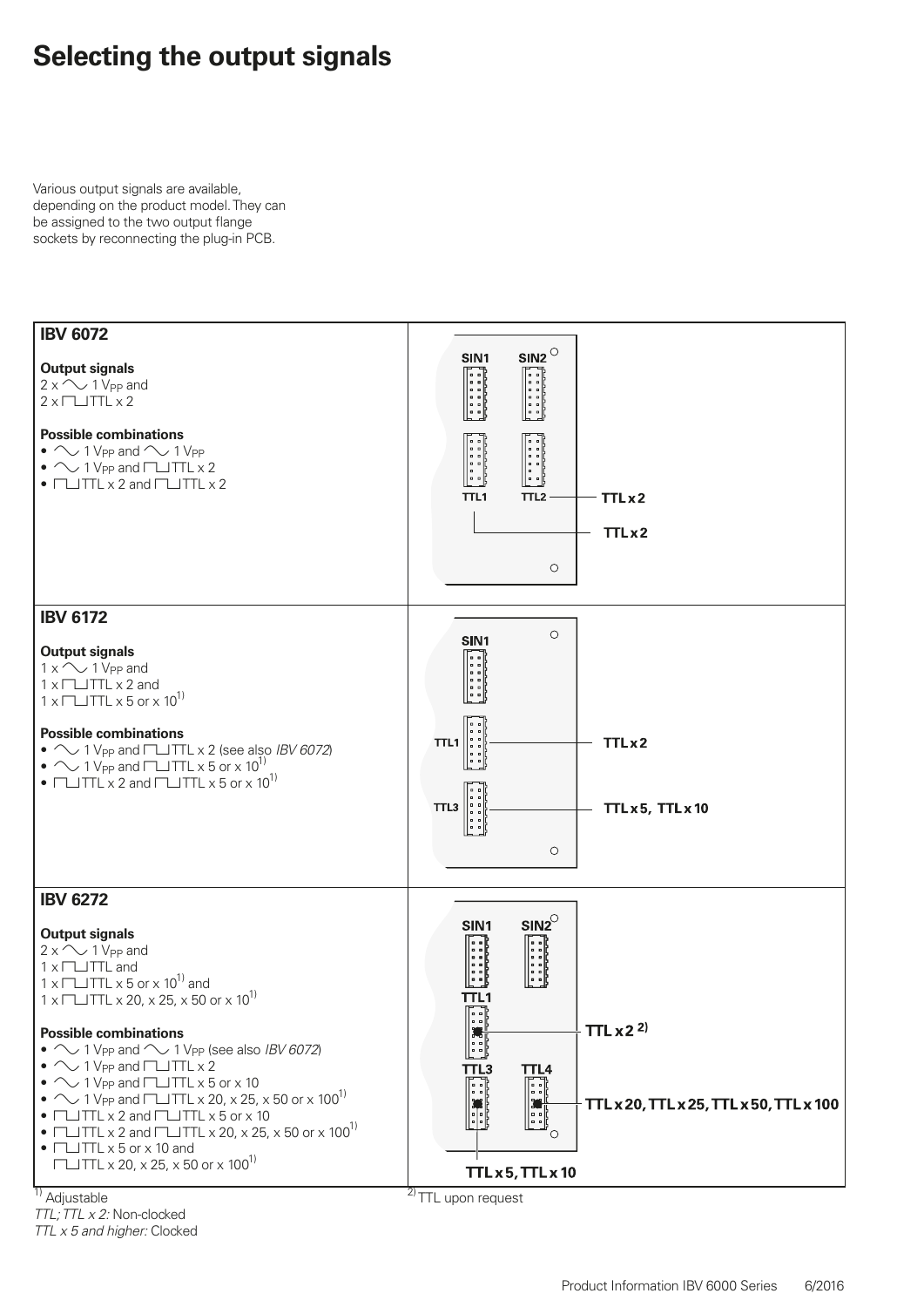### **Electrical connection**

| Connecting cable or adapter cable with M23 connector (male)<br>12-pin                                                                                                                                       | <b>Connecting cable M23,</b> 12-pin, $\varnothing$ 8 mm,<br>Cross section of supply lines $Ap = 0.5$ mm <sup>2</sup> |                                                                 |  |  |  |  |  |
|-------------------------------------------------------------------------------------------------------------------------------------------------------------------------------------------------------------|----------------------------------------------------------------------------------------------------------------------|-----------------------------------------------------------------|--|--|--|--|--|
|                                                                                                                                                                                                             | <b>Complete</b><br>ID 298399-xx                                                                                      |                                                                 |  |  |  |  |  |
| <b>Cable</b> and <b>connector,</b> 12-pin. See also HEIDENHAIN catalogs for<br>linear encoders, angle encoders and rotary encoders as well as<br>Product Information documents for the respective encoders. | With one connector<br>ID 309777-xx                                                                                   |                                                                 |  |  |  |  |  |
|                                                                                                                                                                                                             | <b>Cable only</b><br>ID 244957-01                                                                                    | $[4(2 \times 0.14 \text{ mm}^2) + (4 \times 0.5 \text{ mm}^2)]$ |  |  |  |  |  |
|                                                                                                                                                                                                             | <b>Connector (female), 12-pin</b><br>ID 291697-05                                                                    |                                                                 |  |  |  |  |  |

### **IBV input –**  $\sim$  **1 V<sub>PP</sub>**

| 12-pin flange socket M23<br>$\begin{pmatrix} 2 & 3 \\ 3 & 3 \end{pmatrix}$<br>$\sqrt{10}$ <sup>o</sup><br>$\begin{pmatrix} 1 & 0 & 0 \\ 0 & 1 & 0 \\ 0 & 0 & 0 \\ 0 & 0 & 0 \end{pmatrix}$<br>匞<br>Coll<br>$_{\rm o}^4$ |                 |                     |                 |                     |                     |       |      |              |      |              |               |               |               |
|-------------------------------------------------------------------------------------------------------------------------------------------------------------------------------------------------------------------------|-----------------|---------------------|-----------------|---------------------|---------------------|-------|------|--------------|------|--------------|---------------|---------------|---------------|
| Voltage supply                                                                                                                                                                                                          |                 |                     |                 |                     | Incremental signals |       |      |              |      |              | Other signals |               |               |
| $\boxdot$                                                                                                                                                                                                               | 12              | $\overline{2}$      | 10              | 11                  | 5                   | 6     | 8    | $\mathbf{1}$ | 3    | 4            | 7             | 9             |               |
|                                                                                                                                                                                                                         | $U_{P}$         | <b>Sensor</b><br>Up | 0V              | <b>Sensor</b><br>0V | A+                  | $A-$  | $B+$ | $B -$        | $R+$ | $R-$         | <b>Vacant</b> | <b>Vacant</b> | <b>Vacant</b> |
| b-<br>ø                                                                                                                                                                                                                 | Brown/<br>Green | Blue                | White/<br>Green | White               | Brown               | Green | Gray | Pink         | Red  | <b>Black</b> | Violet        |               | Yellow        |

### **IBV output –**  $\Gamma\Box$  **TTL/** $\sim$  **1 V<sub>PP</sub>**

| 12-pin<br>flange socket<br>M23<br>$\equiv$<br><b>AU</b> |                              |                     |                 | $rac{2}{3}$<br>$\frac{10}{2}$<br>11 | Mating connector:<br>്<br>12-pin<br>$\frac{12}{9}$<br>空<br>connector,<br>$\frac{6}{9}$<br><b>Por</b><br>$\frac{5}{9}$<br>M23 |                                      |                 |                     |          |                     | ്<br>$\circ$<br>$\frac{10}{6}$<br>12<br>$\zeta$<br>7<br>$\rm _2^{11}$<br>$\frac{3}{6}$<br>$\sigma$<br>$\frac{5}{0}$ |               |               |
|---------------------------------------------------------|------------------------------|---------------------|-----------------|-------------------------------------|------------------------------------------------------------------------------------------------------------------------------|--------------------------------------|-----------------|---------------------|----------|---------------------|---------------------------------------------------------------------------------------------------------------------|---------------|---------------|
|                                                         | Voltage supply <sup>1)</sup> |                     |                 |                                     |                                                                                                                              | Incremental signals<br>Other signals |                 |                     |          |                     |                                                                                                                     |               |               |
| ロ回                                                      | 12                           | $\overline{2}$      | 10              | 11                                  | 5                                                                                                                            | 6                                    | 8               | 1                   | 3        | 4                   | 7                                                                                                                   |               | 9             |
| <b>TTL</b><br>$\Box$                                    | $U_{P}$                      | <b>Sensor</b><br>5V | 0V              | <b>Sensor</b><br>0V                 | U <sub>a1</sub>                                                                                                              | $\overline{U_{a1}}$                  | U <sub>a2</sub> | $\overline{U_{a2}}$ | $U_{a0}$ | $\overline{U_{a0}}$ | $\overline{U_{aS}}$                                                                                                 | <b>Vacant</b> | <b>Vacant</b> |
| $\sim$ 1 V <sub>PP</sub>                                |                              |                     |                 |                                     | $A+$                                                                                                                         | $A-$                                 | $B+$            | $B -$               | $R+$     | $R-$                | <b>Vacant</b>                                                                                                       |               |               |
|                                                         | Brown/<br>Green              | Blue                | White/<br>Green | White                               | Brown                                                                                                                        | Green                                | Gray            | Pink                | Red      | <b>Black</b>        | Violet                                                                                                              |               | Yellow        |

**Cable shield** connected to housing; **U<sub>P</sub>** = Power supply voltage

**Sensor:** The sensor line is connected in the encoder with the corresponding power line.

Vacant pins or wires must not be used.<br><sup>1)</sup> IBV voltage supply: Only through one of the two flange sockets; see *Mounting Instructions*